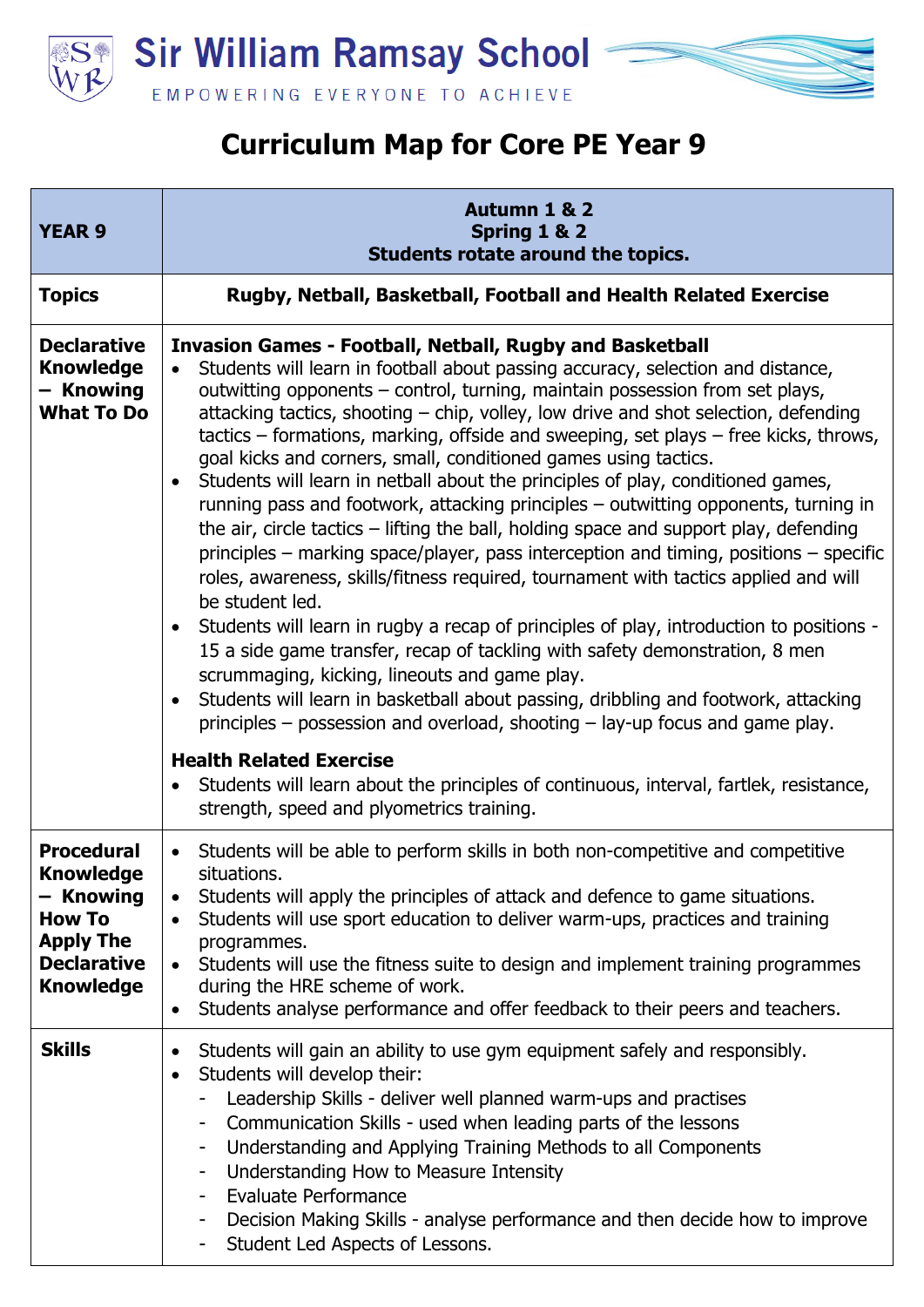|                                                    | Self-Reflection<br>Discipline (good and bad)<br>- Challenge – remove the fear of failure<br>Determination and Motivation<br><b>Assertion Not Aggression</b><br>- Opportunity to Engage with and Understand Human Emotion<br>- Promote Values and Beliefs Through Sport<br>Pride in Self and Others<br>Officiating Skills - being used as an official during lesson tournaments                                                                                                            |
|----------------------------------------------------|-------------------------------------------------------------------------------------------------------------------------------------------------------------------------------------------------------------------------------------------------------------------------------------------------------------------------------------------------------------------------------------------------------------------------------------------------------------------------------------------|
| <b>Links To</b><br><b>Prior</b><br><b>Learning</b> | Students will build upon knowledge of all sports from Year 8.<br>$\bullet$<br>Students may be outside school participating in sports clubs.<br>$\bullet$<br>Students may be participating in extra-curricular school sport.<br>$\bullet$                                                                                                                                                                                                                                                  |
| Literacy/<br><b>Numeracy</b>                       | Timing - on cardio machines<br>$\bullet$<br>Measuring - distances and heart rate<br>$\bullet$<br>Keeping score and time during matches<br>$\bullet$<br>Communicating when feeding back to peers and evaluating performance.<br>$\bullet$<br>Using keys words within lessons to feedback to peers and teachers.<br>$\bullet$                                                                                                                                                               |
| <b>Cross</b><br><b>Curricular</b>                  | Anatomy and Physiology - effects of exercise on, bones, muscles, heart and lungs.<br>$\bullet$<br>Demonstrating Sportsmanship<br>$\bullet$<br>Enforce Rules and Follow the Officials' Decisions<br>- Fair Play<br>- Mixed Ethnic and Religious Classes<br>- Mixed Gender Classes<br><b>Mixed Socio-Economic Classes</b><br>Kaleidoscope questions cover:<br>- Role Models from Various Countries and Sports<br>- Racism<br>- Fair Play<br><b>Success and Failure</b><br>Healthy Lifestyle |
| <b>Assessment</b>                                  | End of activity assessment using the PE assessment grid.<br>$\bullet$                                                                                                                                                                                                                                                                                                                                                                                                                     |

| <b>YEAR 9</b>                                                            | Summer 1 & 2<br><b>Students Rotate Around The Topics</b>                                                                                                                                                                                                                                                                                                                                                                                                                                                                                                                                                                                                                                                                                                                                                                                                                |
|--------------------------------------------------------------------------|-------------------------------------------------------------------------------------------------------------------------------------------------------------------------------------------------------------------------------------------------------------------------------------------------------------------------------------------------------------------------------------------------------------------------------------------------------------------------------------------------------------------------------------------------------------------------------------------------------------------------------------------------------------------------------------------------------------------------------------------------------------------------------------------------------------------------------------------------------------------------|
| <b>Topics</b>                                                            | <b>Cricket, Tennis, Rounders, Athletics and Softball</b>                                                                                                                                                                                                                                                                                                                                                                                                                                                                                                                                                                                                                                                                                                                                                                                                                |
| <b>Declarative</b><br><b>Knowledge</b><br>- Knowing<br><b>What To Do</b> | <b>Striking and Fielding Games - Cricket, Softball, Rounders</b><br>Students will learn in cricket about fielding and catching $-$ slip and boundary,<br>$\bullet$<br>development of batting $-$ sweep, cut and pull, bowling $-$ spin bowling,<br>wicketkeeping and game play.<br>Students will learn in softball about glove work, fielding short and long, bowling -<br>$\bullet$<br>how to vary pace and accuracy, back stop, base running and tactics, laws and<br>games.<br>Students will learn in rounders about batting development – develop technique to<br>$\bullet$<br>position the ball using forehand or backhand, bowling development- donkey drop,<br>defensive principles – where to effectively position fielders, attacking principles –<br>body positioning to get around the post quickly and effectively, tournaments<br>through sport education. |